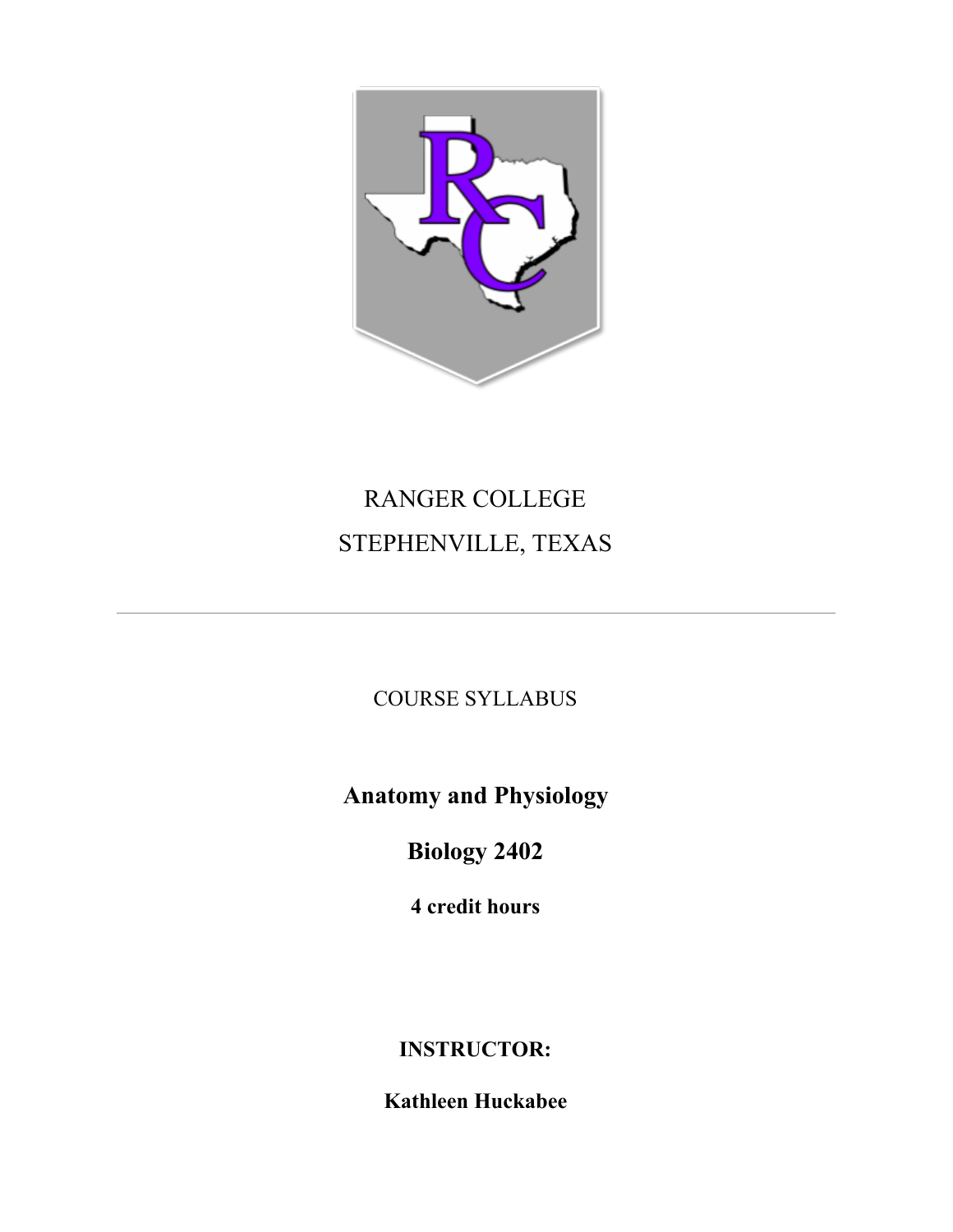| <b>INSTRUCTOR:</b> | Kathleen Huckabee                 |
|--------------------|-----------------------------------|
| EMAIL:             | Kathleen.huckabee@sville.us       |
| OFFICE:            | Room 503 Stephenville High School |
| PHONE:             | 254-968-4141                      |
| <b>HOURS:</b>      | 7:45 am to $11:45$ pm             |

#### **I. Texas Core Curriculum Statement of Purpose**

Through the Texas Core Curriculum, students will gain a foundation of knowledge of human cultures and the physical and natural world, develop principles of personal and social responsibility for living in a diverse world, and advance intellectual and practical skills that are essential for all learning.

#### **II. Course Description**

This course includes the study of the basic structure of the cell, tissue organization, tissue and organ structure, and physiological processes of the integumentary, skeletal, muscular, and nervous systems in humans. The principle of structure and function and the role these organ systems play in maintaining homeostasis will be emphasized. This course is designed for students entering medical or allied health careers and physical education majors.

#### **III. Required Background or Prerequisite**

Recommended prerequisite: BIOL 1406 or approval of instructor.

#### **IV. Required Textbook and Course Materials**

"Hole's Human Anatomy and Physiology" 15th edition. Shier, Butler, Lewis. 2019. McGraw Hill. ISBN 13:978-1-259-86456-1

"Laboratory Atlas of Anatomy and Physiology" 6th edition by Eder. 2009. McGraw Hill. ISBN 10:0073525677, 13:978-0073525679

#### **V. Course Purpose**

Courses in the life and physical sciences focus on describing, explaining, and predicting natural phenomena using the scientific method. Courses involve the understanding of interactions among natural phenomena and the implications of scientific principles on the physical world and on human experiences.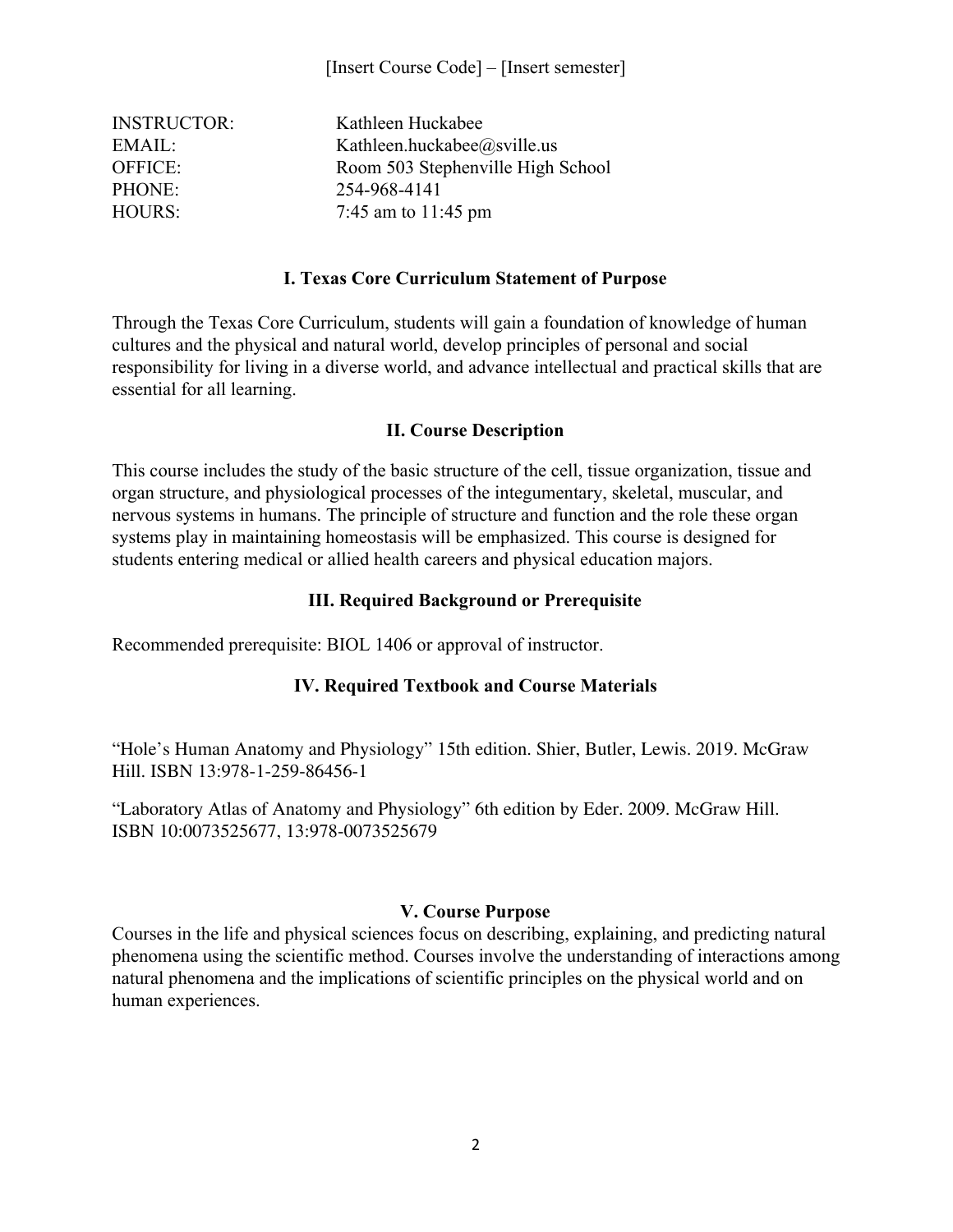# **VI. Learning Outcomes**

Upon successful completion of this course, students will:

\*Use anatomical terminology to identify and describe locations of major organs of each system covered.

\*Explain interrelationships among molecular, cellular, tissue, and organ functions in each system.

\*Describe the interdependency and interactions of the systems.

\*Explain contributions of organs and systems to the maintenance of homeostasis.

\*Identify causes and effects of homeostatic imbalances.

\*Describe modern technology and tools used to study anatomy and physiology.

# **VII. Core Objectives**

This course meets the following of the six Core Objectives established by Texas:

- ☒ **Critical Thinking Skills (CT)** Creative thinking, innovation, inquiry, and analysis; evaluation and synthesis of information
- $\boxtimes$  **Communication Skills (COM)** effective development, interpretation and expression of ideas through written, oral, and visual communication
- $\boxtimes$  **Empirical and Quantitative Skills (EQS)** The manipulation and analysis of numerical data or observable facts resulting in informed conclusions
- $\boxtimes$  **Teamwork (TW)** The ability to consider different points of view and to work effectively with others to support a shared purpose or goal
- $\Box$  **Social Responsibility (SR)** Intercultural competence, knowledge of civic responsibility, and the ability to engage effectively in regional, national, and global communities
- $\Box$  **Personal Responsibility (PR)** The ability to connect choices, actions, and consequences to ethical decision-making

# **VIII. Methods of Instruction**

1. Lectures (3 times weekly) in which the major concepts and theories in anatomy and physiology will be discussed.

2. Labs (2 times weekly) in which major anatomical and physiological principles will be demonstrated by examination of specimens and viewing videos.

3. Case Studies will be assigned each semester.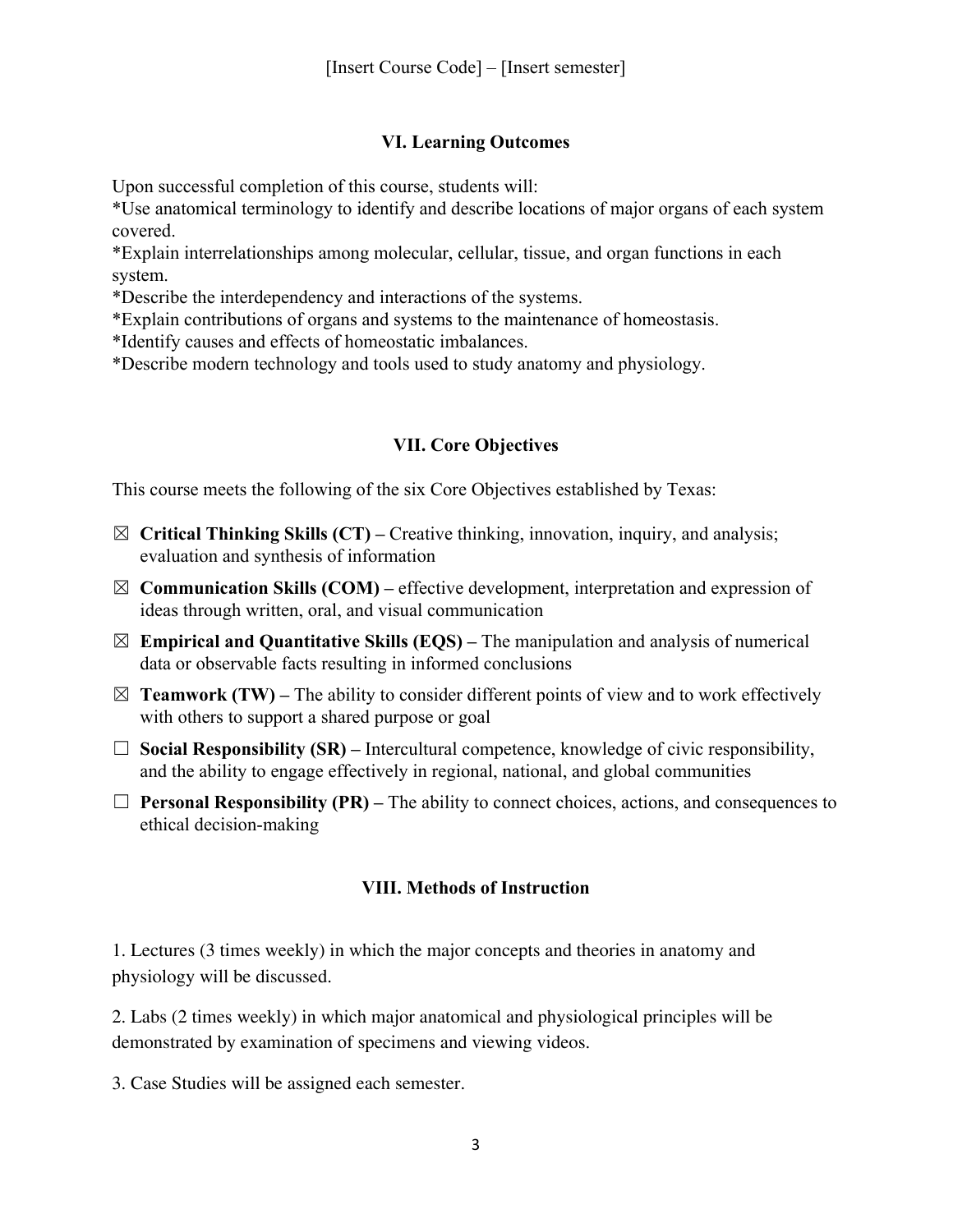### **IX. Methods of Assessment**

The course grade will be computed as follows:

Average of lecture exams and quizzes (CT, COM, EQS), lab practicals, and case studies (CT, COM, EQS, TW)  $= 75\%$ <br>Final Exam (CT, EOS)  $= 25\%$ Final Exam (CT, EQS) Letter grades will be assigned as follows:  $90-100 = A$ ,  $80-89 = B$ ,  $70-79 = C$ ,  $60-69 = D$ , below  $60 = F$ 

### **X. Course/Classroom Policies**

Regular and punctual attendance in all classes and labs is considered essential for optimum academic success. If the student has the equivalence of three weeks of unofficial absences the instructor may drop the student from the course with a grade of F (Ranger College General Catalog). Students are expected to be seated by the beginning of the lecture period. Excessive tardies (6) may be considered as absences. Excessive unexcused absences (6) may result in a grade of I (incomplete) and may result in dismissal from the course with a grade of F. It is your responsibility to inform the instructor of an excused absence. An absence is excused if you are excused by the Dean to participate in an authorized College activity or if you have a valid medical excuse. Any student who is disruptive to the class will be dismissed from the class and may be dismissed from the course. Any student found with unauthorized notes (cheat sheets, electronic devices, etc.) during an exam or copying from another student's exam will be subject to disciplinary action. Any student misconduct will be reported to the Dean of Student Services (See Student Handbook).

No tobacco use is permitted on campus.

#### **XI. Course Outline/Schedule**

| <b>CLASS</b> | <b>LECTURE TOPIC</b>                   | <b>TEXT ASSIGNMENT</b> |
|--------------|----------------------------------------|------------------------|
|              | Endocrine System                       | Ch. 11                 |
| 2            | <b>Endocrine System</b>                |                        |
| 3            | <b>Blood and Blood Vessels</b>         | Ch. 12                 |
| 4            | Blood and Blood Typing                 |                        |
| 5            | Circulatory System and Heart Anatomy   | Ch. 13                 |
| 6            | Circulatory System and Heart Anatomy   |                        |
| 7            | <b>Lab Practical #1</b>                |                        |
| 8            | Online assignment - Lymphatic System   | Ch. 14                 |
| 9            | Lymphatic System, review for Test $#1$ |                        |
|              | Test #1                                |                        |